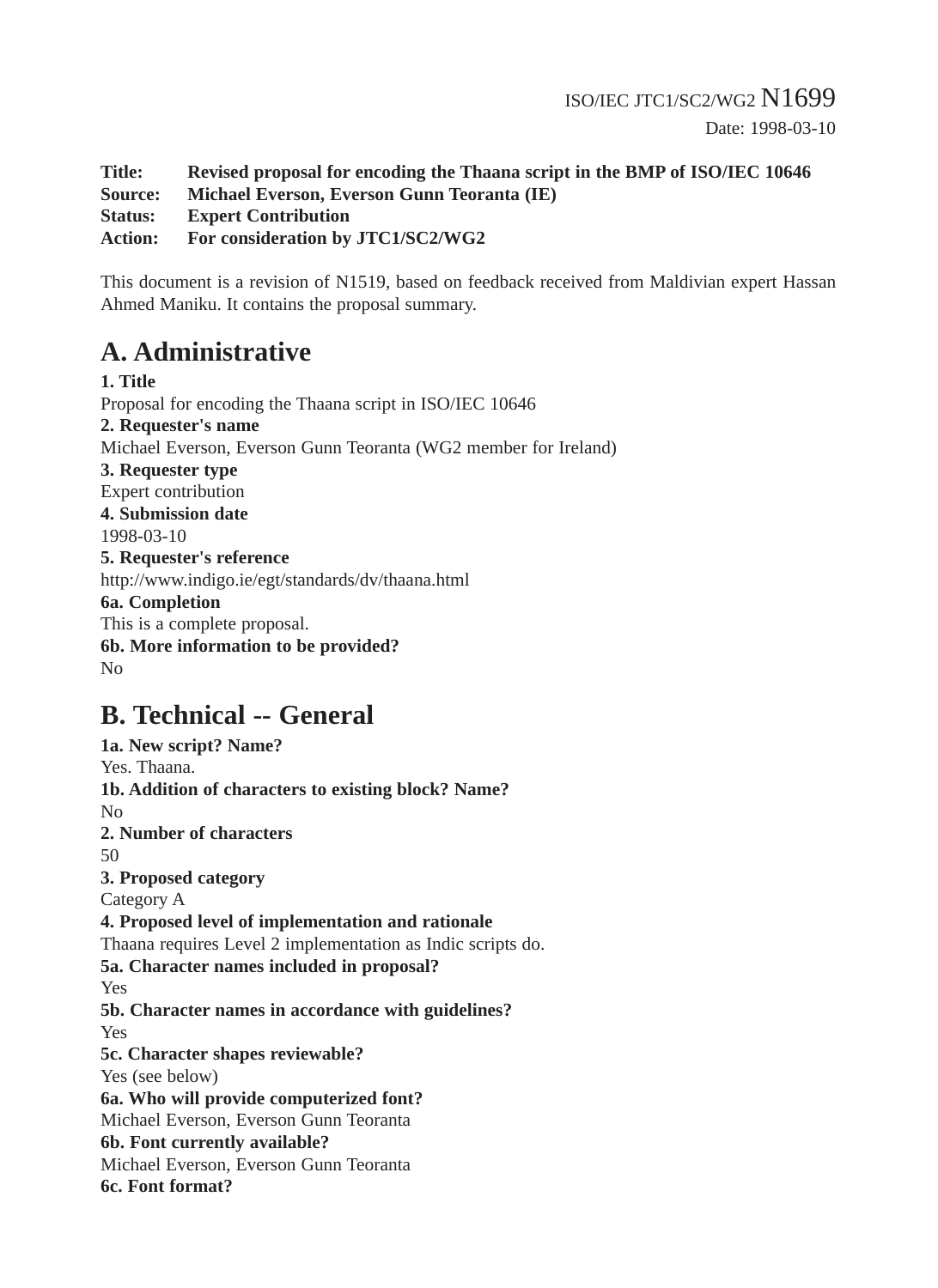TrueType

**7a. Are references (to other character sets, dictionaries, descriptive texts, etc.) provided?**

Yes. An 8-bit font was made available to me as a source encoding. It has de-facto use status. There appear to be no standards. (see below)

**7b. Are published examples (such as samples from newspapers, magazines, or other sources) of use of proposed characters attached?**

Not provided here. Thaana is well-known. There is an online newspaper in Dhivehi (Haveeru Medhu Haftha, http://www.haveeru.com/), which displays text with gifs.

**8. Does the proposal address other aspects of character data processing?**

Yes (see below)

# **C. Technical -- Justification**

### **1. Contact with the user community?**

Yes. The Hassan Ahmed Maniku, Maldivian Students' Association (GB), the National Centre for Linguistic and Historical Research (MV), Ministry for Education, (MV); Ministry for Information and Culture, (MV).

**2. Information on the user community?**

226,000 people live in the Maldives. Thaana is the national script.

**3a. The context of use for the proposed characters?**

Thaana script is commonly used to write Dhivehi.

### **3b. Reference**

See bibliography below

**4a. Proposed characters in current use?**

Yes

**4b. Where?**

In the Maldives.

### **5a. Characters should be encoded entirely in BMP?**

Yes. Positions U+0780 .. U+07BF are proposed for the encoding.

### **5b. Rationale**

Thaana is a Category A script.

**6. Should characters be kept in a continuous range?**

Yes

**7a. Can the characters be considered a presentation form of an existing character or character sequence?** 

 $N<sub>0</sub>$ 

**7b. Where?**

**7c. Reference**

**8a. Can any of the characters be considered to be similar (in appearance or function) to an existing character?**

No

**8b. Where?**

**8c. Reference**

**9a. Combining characters or use of composite sequences included?**

Yes

**9b. List of composite sequences and their corresponding glyph images provided?** No

**10. Characters with any special properties such as control function, etc. included?** No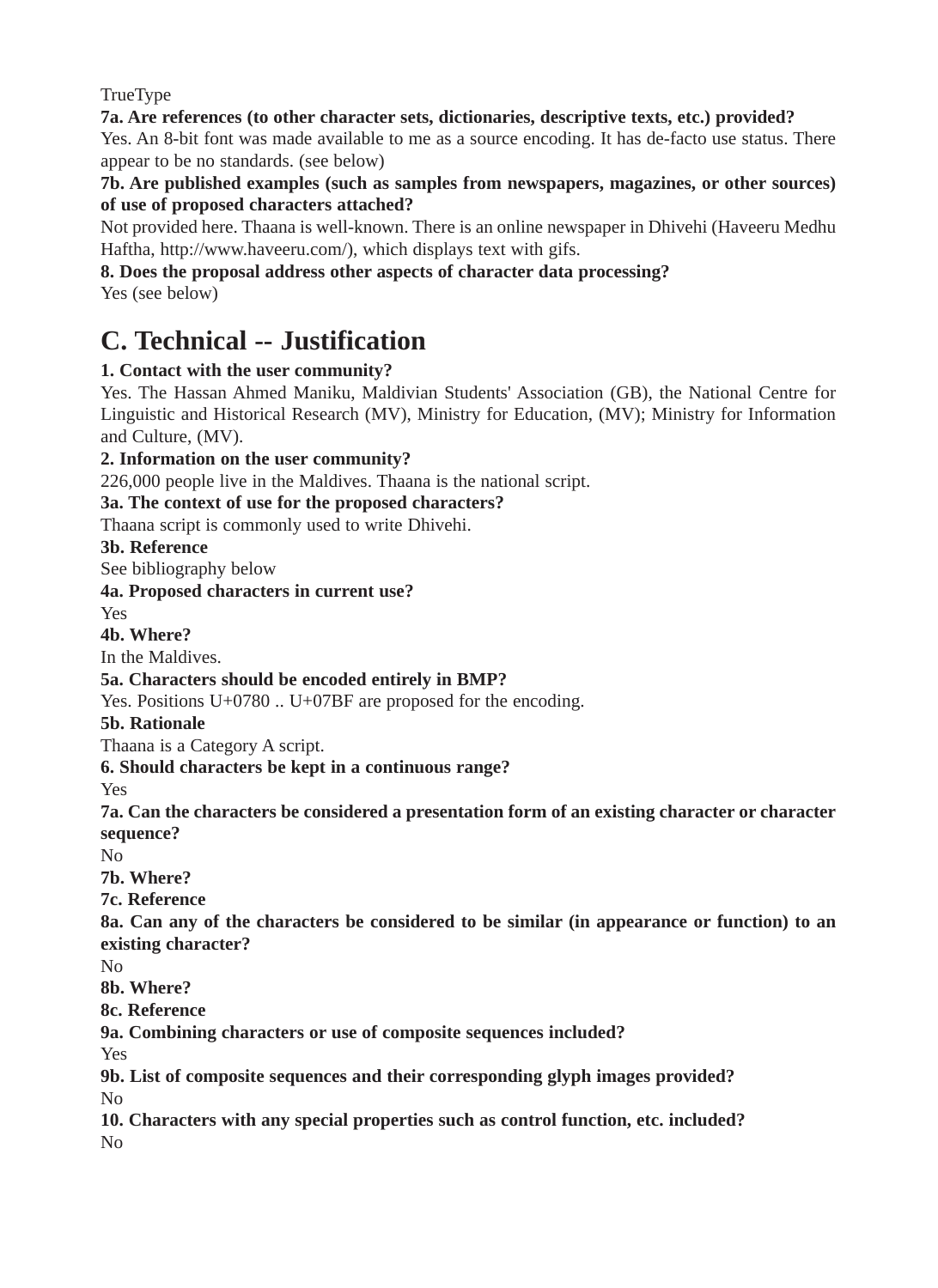# **D. SC2/WG2 Administrative**

**To be completed by SC2/WG2 1. Relevant SC 2/WG 2 document numbers:**

**2. Status (list of meeting number and corresponding action or disposition)**

**3. Additional contact to user communities, liaison organizations etc.**

**4. Assigned category and assigned priority/time frame**

**Other Comments**

# **E. Proposal**

## User community

The Thaana script is used to write the modern Dhivehi language of the Republic of Maldives, a group of atolls in the Indian Ocean, circa 650 km SW of Sri Lanka, about 4°N 73°E. 226,000 people live in the Maldives.

## Processing

Thaana is written from right to left and partakes of features of both the Indic and Arabic script varieties. Consonants have no inherent a vowel sound, and are always written with either a vowel sign (U+xxA6 -> U+xxAF) or a null "vanishing vowel" sign (SUKUN, U+xxB0) above or below them. On THAANA LETTER ALIFU ( $U+xx87$ ) the null vowel sign is a glottal stop.

Loanwords from Arabic may be written in the Arabic script (a custom not so current today) or transcribed by means of dots on existing Thaana letters. The use of modified Thaana letters dates from the middle of the twentieth century and is promoted by the government.

Both Arabic and European digits are used, according to Nakanishi, who shows the digits in *nastalîq* style (U+0660 -> U+0669, not U+06F0 -> U+06F9). Nakanishi's sample text, from a periodical entitled **e<sup>ntr'</sup>** moonlait ('Moonlight'), is dated 29.12.1975 in European digits, and 1395 in Arabic digits. Numbers have LR display directionality in Thaana, and Arabic numeric punctuation is uded with digits, whether Arabic or European.

The ARABIC COMMA (U+060C), ARABIC SEMICOLON (U+061B), and ARABIC QUESTION MARK (U+061F) are used. According to Nakanishi, comma can be represented by FULL STOP (U+002E) and full stop by two FULL STOPs  $(U+002E + U+002E)$ , or  $U+2025$ ). I have seen no texts employing this practice, but as the double FULL STOP can be represented by characters already in UCS there is no need to add specific codes for it.

The THAANA REYTU SIGN is like COMMERCIAL AT. According to Hussain Zahid of the Maldivian Students' Association:

The " $\odot$ " sign is commonly seen used in bills/invoices. Hence the character is usually pronounced "reyt", as in English. It is supposedly borrowed from English. But with the recent introduction of the internet in the Maldives, this sign  $(\mathcal{Q})$  is likely to be pronounced as "at" in the future.

It may be possible to unify this character with U+0040. If it is understood by Maldivians to be *identical* to the @ sign in e-mail addresses, then it is imperative that the two be unified.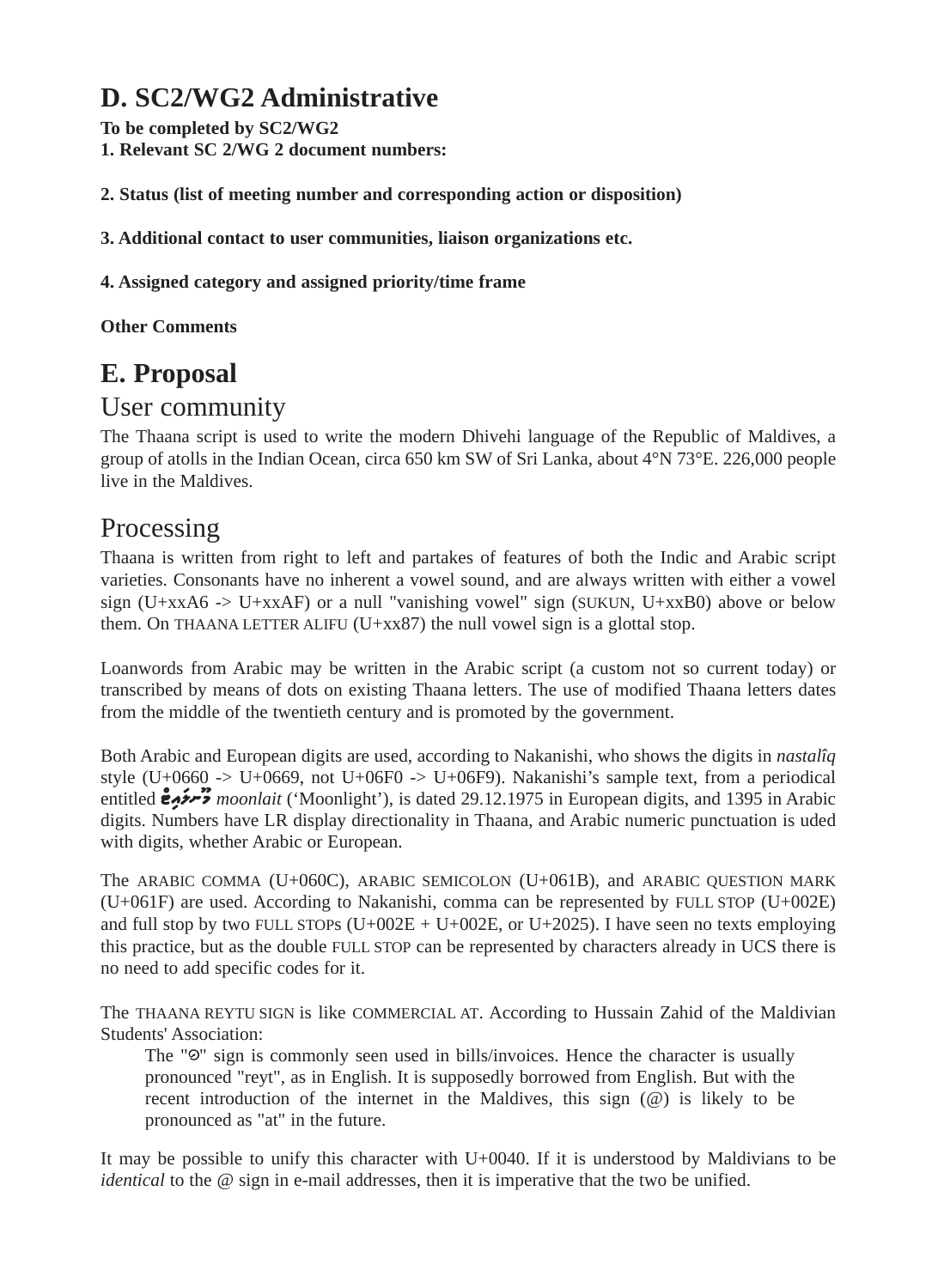Transliteration of the character names in this proposal follows the usual method employed in the Maldives (and is different from the LC romanization). The character name at U+xx94, YAA, is found in some sources (Daniels & Bright 1996, Maniku 1990) as YAVIYANI, but Hassan Ahmed Maniku said that the former is more common today. A list of character names in Thaana script and in the romanization used here is appended to this proposal. Characters are listed in Thaana alphabetical order from HAA to TTAA for the Thaana letters, followed by the extended characters in Arabic alphabetical order from HHAA to WAAVU. The practice of Dhivehi dictionaries is at present unknown.

## Unicode Character Properties

|     |      | Spacing letters, category "Lo", bidi category "R" (strong right to left) |
|-----|------|--------------------------------------------------------------------------|
| 000 | xx80 | THAANA LETTER HAA                                                        |
| 001 | xx81 | THAANA LETTER SHAVIYANI                                                  |
| 002 | xx82 | THAANA LETTER NOONU                                                      |
| 003 | xx83 | THAANA LETTER RAA                                                        |
| 004 | xx84 | THAANA LETTER BAA                                                        |
| 005 | xx85 | THAANA LETTER LHAVIYANI                                                  |
| 006 | xx86 | THAANA LETTER KAAFU                                                      |
| 007 | xx87 | THAANA LETTER ALIFU                                                      |
| 008 | xx88 | THAANA LETTER VAAVU                                                      |
| 009 | xx89 | THAANA LETTER MEEMU                                                      |
| 010 | xx8A | THAANA LETTER FAAFU                                                      |
| 011 | xx8B | THAANA LETTER DHAALU                                                     |
| 012 | xx8C | THAANA LETTER THAA                                                       |
| 013 | xx8D | THAANA LETTER LAAMU                                                      |
| 014 | xx8E | <b>THAANA LETTER GAAFU</b>                                               |
| 015 | xx8F | THAANA LETTER GNAVIYANI                                                  |
| 016 | xx90 | THAANA LETTER SEENU                                                      |
| 017 | xx91 | THAANA LETTER DAVIYANI                                                   |
| 018 | xx92 | THAANA LETTER ZAVIYANI                                                   |
| 019 | xx93 | THAANA LETTER TAVIYANI                                                   |
| 020 | xx94 | THAANA LETTER YAA                                                        |
| 021 | xx95 | THAANA LETTER PAVIYANI                                                   |
| 022 | xx96 | THAANA LETTER JAVIYANI                                                   |
| 023 | xx97 | THAANA LETTER CHAVIYANI                                                  |
| 024 | xx98 | THAANA LETTER TTAA                                                       |
| 025 | xx99 | THAANA LETTER HHAA                                                       |
| 026 | xx9A | THAANA LETTER KHAA                                                       |
| 027 | xx9B | THAANA LETTER THAALU                                                     |
| 028 | XX9C | THAANA LETTER ZAA                                                        |
| 029 | xx9D | THAANA LETTER SHEENU                                                     |
| 030 | xx9E | THAANA LETTER SAADHU                                                     |
| 031 | xx9F | THAANA LETTER DAADHU                                                     |
| 032 | xxA0 | THAANA LETTER TO                                                         |
| 033 | xxA1 | THAANA LETTER ZO                                                         |
| 034 | XXA2 | THAANA LETTER AINU                                                       |
| 035 | xxA3 | THAANA LETTER GHAINU                                                     |
| 036 | xxA4 | THAANA LETTER QAAFU                                                      |
| 037 | xxA5 | THAANA LETTER WAAVU                                                      |
|     |      |                                                                          |

Non-spacing marks, category "Mn", bidi category "R" (strong right to left); combining priorities in parentheses:

| 038  | xx A 6 | THAANA VOWEL SIGN ABAFILI (230)   |
|------|--------|-----------------------------------|
| 039  | xxA7   | THAANA VOWEL SIGN AABAAFILI (230) |
| 040  | xx A 8 | THAANA VOWEL SIGN IBIFILI (220)   |
| 041  | xxA9   | THAANA VOWEL SIGN EEBEEFILI (220) |
| 042. | xx A A | THAANA VOWEL SIGN UBUFILI (230)   |
|      |        |                                   |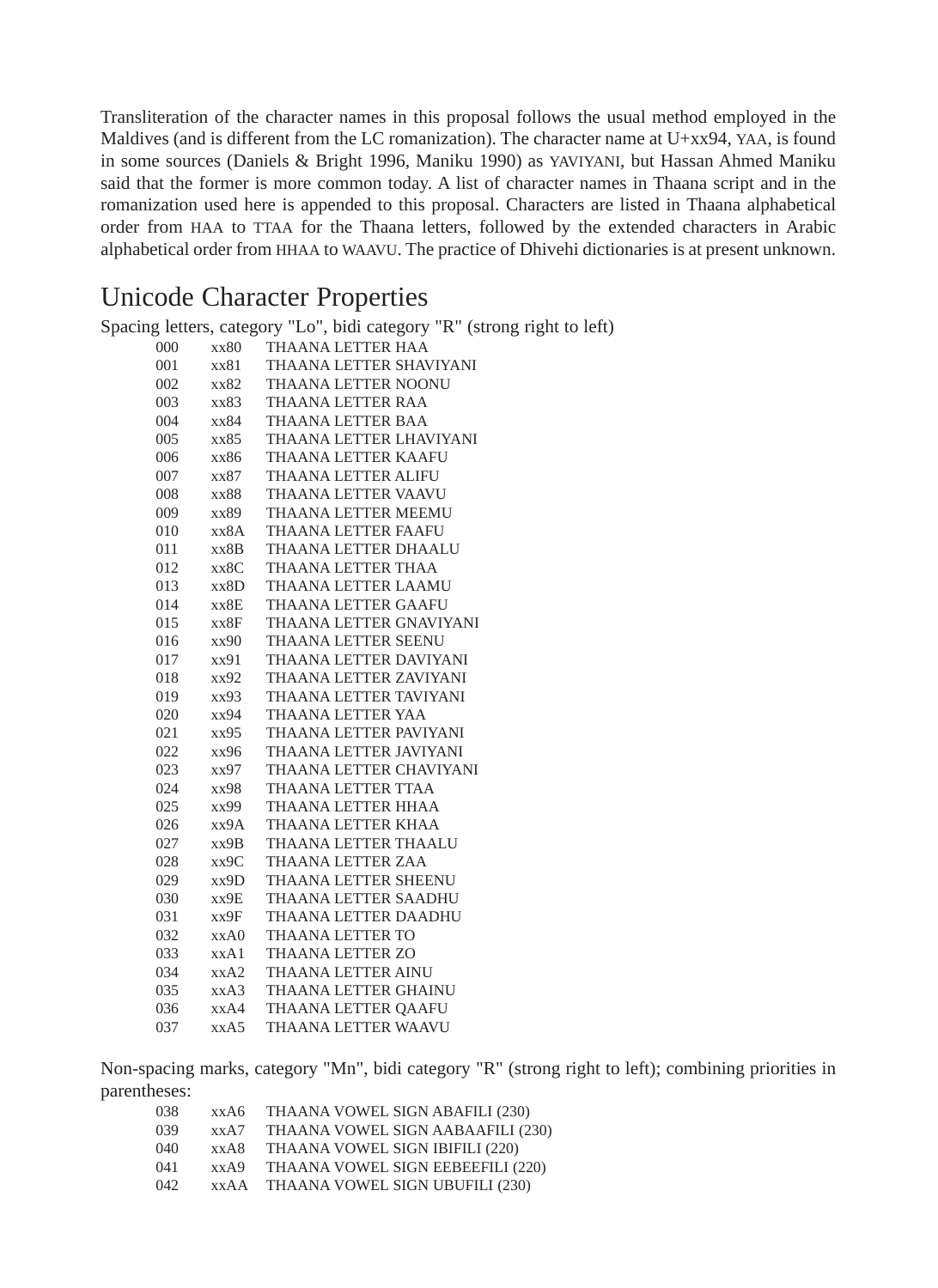|      | xxAB THAANA VOWEL SIGN OOBOOFILI (230) |
|------|----------------------------------------|
|      | xxAC THAANA VOWEL SIGN EBEFILI (230)   |
|      | xxAD THAANA VOWEL SIGN EYBEYFILI (230) |
|      | xxAE THAANA VOWEL SIGN OBOFILI (230)   |
|      | xxAF THAANA VOWEL SIGN OABOAFILI (230) |
| xxB0 | THAANA VOWEL SIGN SUKUN (230)          |
|      |                                        |

Symbols, category "So"

049 xxB1 THAANA REYTU SIGN

Four columns are required to encode Thaana. The Thaana block is divided into the following ranges:

| <b>Consonant letters</b>       |
|--------------------------------|
| <b>Extended Thaana letters</b> |
| Non-spacing vowel signs        |
| Punctuation sign               |
| currently unassigned           |
|                                |

#### **References**

- Barry, Randall K. 1997. *ALA-LC romanization tables: transliteration schemes for non-Roman scripts.* Washington, DC: Library of Congress Cataloging Distribution Service. ISBN 0-8444- 0940-5
- Daniels, Peter T., and William Bright, eds. 1996. *The world's writing systems.* New York; Oxford: Oxford University Press. ISBN 0-19-507993-0
- Faulmann, Carl. 1990 (1880). *Das Buch der Schrift.* Frankfurt am Main: Eichborn. ISBN 3-8218- 1720-8
- Maniku, Hassan Ahmed, and J. B. Disanayaka. 1990. *Say it in Maldivian (Dhivehi).* Colombo: Lake House Investments Ltd.

Nakanishi, Akira. 1990. *Writing systems of the world: alphabets, syllabaries, pictograms.* Rutland, VT: Charles E. Tuttle. ISBN 0-8048-1654-9

Unicode Consortium. 1992. *Unicode Technical Report #3: exploratory proposals.*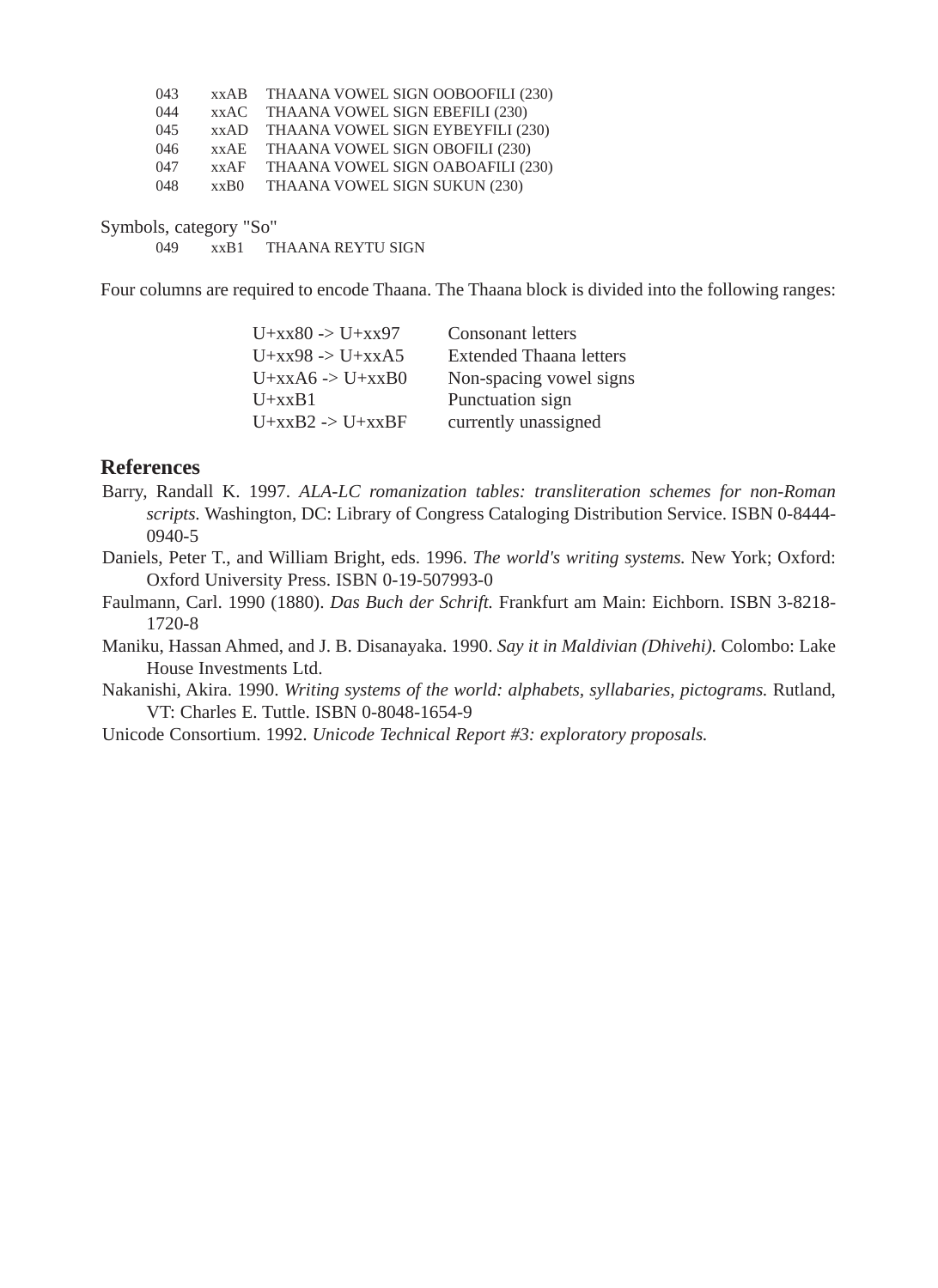#### **TABLE xxx - Row xx: THAANA**

|                          | xx8           | xx9 | xxA                      | xxB           |
|--------------------------|---------------|-----|--------------------------|---------------|
| $\mathbf{0}$             |               |     | S.                       | $\circ$       |
| $\mathbf{1}$             |               | Ł   | Ċ                        | $\bm{\Theta}$ |
| $\overline{\mathbf{c}}$  |               | Ć   | A                        |               |
| 3                        |               | E   | À                        |               |
| $\overline{\mathcal{A}}$ | æ             | 71  | Ï                        |               |
| 5                        |               | Ĵ.  | Ì                        |               |
| 6                        |               | Ľ   | $\delta$                 |               |
| $\overline{7}$           |               | f.  | $\overline{\textbf{c}}$  |               |
| 8                        | 9             | Ö   | $\heartsuit$             |               |
| 9                        |               | P.  | $\circledcirc$           |               |
| $\overline{A}$           |               |     | $\overline{\mathbf{S}}$  |               |
| B                        |               | فر  | $\overline{\textbf{C}}$  |               |
| $\mathsf C$              | $\mathcal{S}$ | ŕ   | $\overline{\textbf{S}}$  |               |
| D                        | 1             |     | $\overline{\bullet}$     |               |
| E                        | S             |     | $\overline{\textbf{36}}$ |               |
| F                        | C             |     | $\overline{\mathcal{S}}$ |               |

 $G = 00$  $P = 00$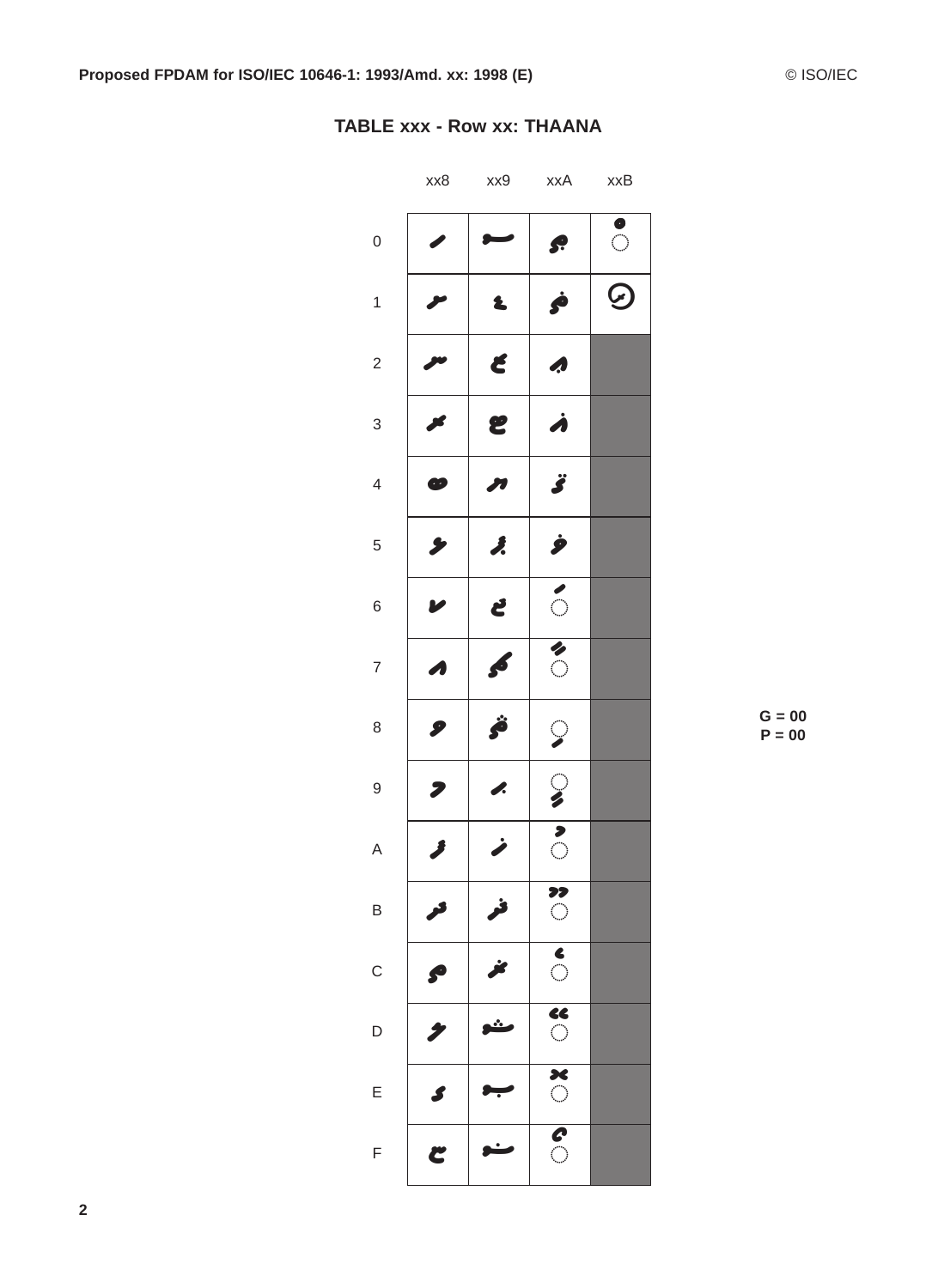#### **TABLE xxx - Row xx: THAANA**

| dec | hex       | Name                              |
|-----|-----------|-----------------------------------|
| 000 | 80        | THAANA LETTER HAA                 |
| 001 | 81        | THAANA LETTER SHAVIYANI           |
| 002 | 82        | THAANA LETTER NOONU               |
| 003 | 83        | THAANA LETTER RAA                 |
| 004 | 84        | THAANA LETTER BAA                 |
| 005 | 85        | THAANA LETTER LHAVIYANI           |
| 006 | 86        | THAANA LETTER KAAFU               |
| 007 | 87        | THAANA LETTER ALIFU               |
| 008 | 88        | THAANA LETTER VAAVU               |
| 009 | 89        | THAANA LETTER MEEMU               |
| 010 | 8A        | THAANA LETTER FAAFU               |
| 011 | 8Β        | THAANA LETTER DHAALU              |
| 012 | 8С        | THAANA LETTER THAA                |
| 013 | 8D        | THAANA LETTER LAAMU               |
| 014 | 8Ε        | THAANA LETTER GAAFU               |
| 015 | 8F        | THAANA LETTER GNAVIYANI           |
| 016 | 90        | THAANA LETTER SEENU               |
| 017 | 91        | THAANA LETTER DAVIYANI            |
| 018 | 92        | THAANA LETTER ZAVIYANI            |
| 019 | 93        | THAANA LETTER TAVIYANI            |
| 020 | 94        | THAANA LETTER YAA                 |
| 021 | 95        | THAANA LETTER PAVIYANI            |
| 022 | 96        | THAANA LETTER JAVIYANI            |
| 023 | 97        | THAANA LETTER CHAVIYANI           |
| 024 | 98        | THAANA LETTER TTAA                |
| 025 | 99        | THAANA LETTER HHAA                |
| 026 | 9Α        | THAANA LETTER KHAA                |
| 027 | 9Β        | THAANA LETTER THAALU              |
| 028 | 9C        | THAANA LETTER ZAA                 |
| 029 | 9D        | THAANA LETTER SHEENU              |
| 030 | 9Ε        | THAANA LETTER SAADHU              |
| 031 | 9F        | THAANA LETTER DAADHU              |
| 032 | A0        | THAANA LETTER TO                  |
| 033 | A1        | THAANA LETTER ZO                  |
| 034 | Α2        | THAANA LETTER AINU                |
| 035 | A3        | THAANA LETTER GHAINU              |
| 036 | A4        | THAANA LETTER QAAFU               |
| 037 | A5        | THAANA LETTER WAAVU               |
| 038 | A6        | THAANA VOWEL SIGN ABAFILI         |
| 039 | A7        | THAANA VOWEL SIGN AABAAFILI       |
| 040 | A8        | THAANA VOWEL SIGN IBIFILI         |
| 041 | A9        | THAANA VOWEL SIGN EEBEEFILI       |
| 042 | AA        | THAANA VOWEL SIGN UBUFILI         |
| 043 | AВ        | THAANA VOWEL SIGN OOBOOFILI       |
| 044 | АC        | THAANA VOWEL SIGN EBEFILI         |
| 045 | AD        | THAANA VOWEL SIGN EYBEYFILI       |
| 046 | AЕ        | THAANA VOWEL SIGN OBOFILI         |
| 047 | AF        | THAANA VOWEL SIGN OABOAFILI       |
| 048 | B0        | THAANA VOWEL SIGN SUKUN           |
| 049 | Β1        | THAANA REYTU SIGN                 |
| 050 | B2        | (This position shall not be used) |
| 051 | B3        | (This position shall not be used) |
| 052 | <b>B4</b> | (This position shall not be used) |
| 053 | B5        | (This position shall not be used) |
| 054 | B6        | (This position shall not be used) |
| 055 | B7        | (This position shall not be used) |
| 056 | В8        | (This position shall not be used) |
| 057 | B9        | (This position shall not be used) |
| 058 | ΒA        | (This position shall not be used) |
| 059 | BВ        | This position shall not be used)  |
| 060 | BС        | (This position shall not be used) |
| 061 | BD        | (This position shall not be used) |
| 062 | ВE        | (This position shall not be used) |
| 063 | BF        | (This position shall not be used) |